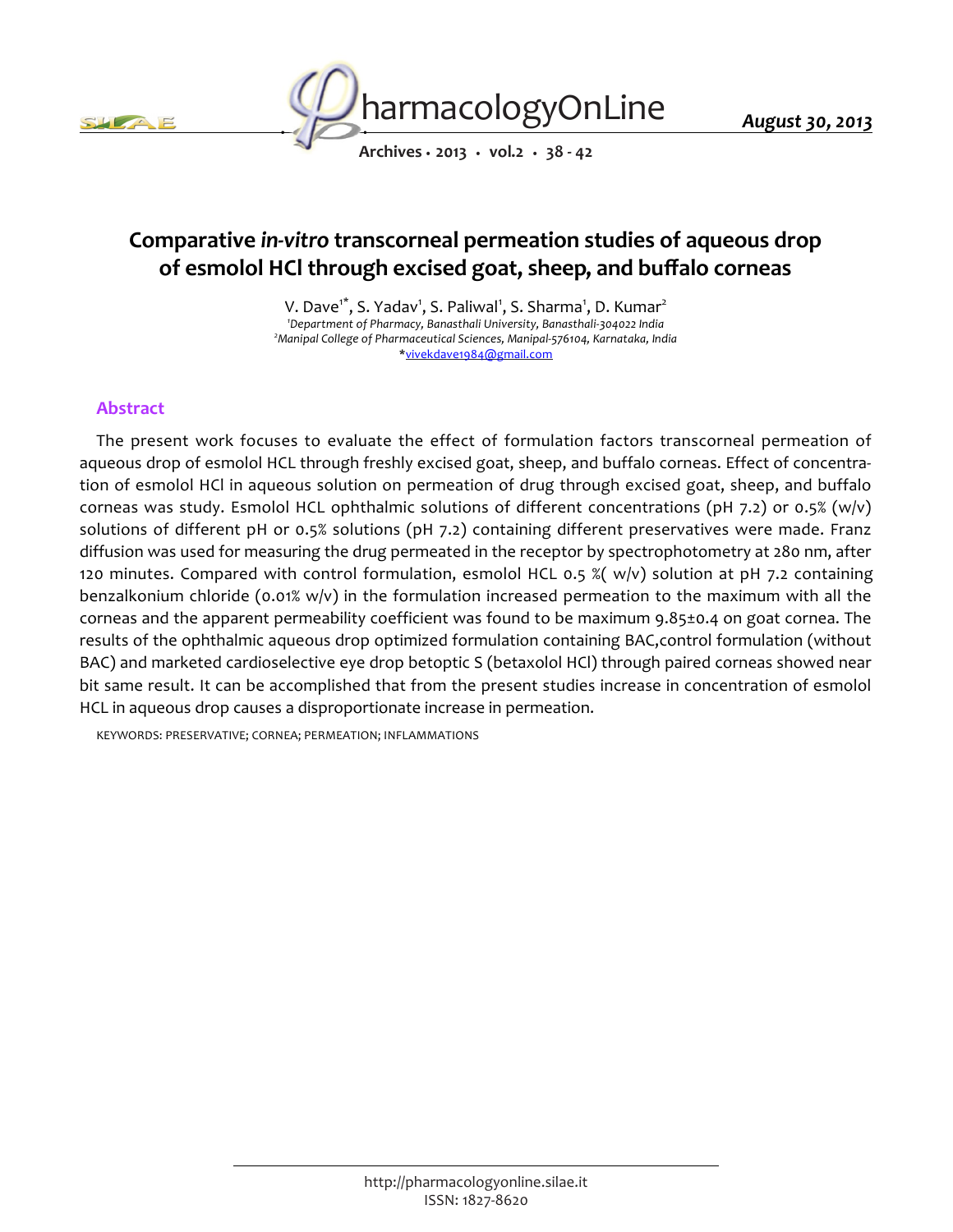#### *Introduction*

*The introduction of beta blockers as ocular antihypertensive agents was a breakthrough for the medical management of glaucoma[1-2] and timolol was a milestone, being the first topical beta adrenergic antagonist approved in the US for glaucoma treatment. Beta blocker is ocular antihypertensive agent was a break through a medical management of glaucoma and timolol was a milestone being the first beta adrenergic antagonist used for glaucoma treatment.[3-6] In this work attempt has been made that esmolol hydrochloride is also used for the chronic clinical glaucoma treatment. Esmolol HCl eye drop is not available in market so in this we use to formulate esmolol HCl eye drop to reduce glaucoma disease. Most of the permeation studies reported have used rabbit cornea. Animal Ethics Committees are putting restrictions on experiments with rabbit cornea. Thus, it appears reasonable to look for alternate mammalian corneas, especially from those animals that are slaughtered every day for meat (eg, goat, sheep, and buffalo). In addition, such a study would also help in the development of veterinary ophthalmic formulation of the drug as goat, sheep, and buffalo constitute the bulk of the cattle population in the Indian subcontinent. Accordingly, the purpose of this investigation was to study the effect of formulation factors such as concentration of drug, pH, and presence of preservatives in aqueous drop on in vitro permeation of aceclofenac through excised goat, sheep, and buffalo corneas. To avoid biological variation, attempts were also made to evaluate the permeation characteristics of esmolol HCL formulation through freshly excised paired corneas of each species.*

#### *Methods*

#### *Corneal preparation*

*Freshly excised whole eyeballs of goat, sheep and buffalo were transported from local butcher's shop to laboratory in cold (4°C) saline within 1 h of slaughtering. The corneas were carefully dissected*  *along with 2–4 mm of surrounding sclera tissue from the eyeball and washed with cold saline to remove any adhering pigments as shown in the figure 50 The washed cornea were preserved in freshly prepared balance base buffer (pH 7) with % w/v composition of NaCl—0.57, NaHCO3—0.361, KCl—0.04, K2HPO4—0.023, MgSO4—0.007 and CaCl2—0.08 in glass distilled water and bubbled with O<sup>2</sup> to keep the cornea in viable state.*

#### *Permeation experiment*

*Fresh corneas obtained by the above procedure were mounted on the modified Franz diffusion apparatus by sandwiching the scleral tissues between the clamped donor and the receiver chamber. Care was taken to maintain the convex surface shape of the cornea by suitable design of the clamp, receiver and donor chamber edge and also to ensure that the epithelial surface of the cornea is towards the donor side. Balance base buffer (composition same as given in previous section) was filled in receiver chamber after expelling all the air bubbles by inverting the diffusion cell and then allowing the bubbles to travel throughthe sampling port. The receiver fluid was maintained at 37±1°C with the help of circulating warm water and kept under stirring using a teflon coated magnetic bead. An aliquot (1 ml) of test sample was placed on the epithelial surface of each cornea in the donor chamber and covered with glass slip using silicone grease to prevent evaporation. In all experiments the permeation was continued for 120 min at predetermined time points of 30, 60, 90, and 120 min, a 1 ml sample was withdrawn throughthe sampling port, and analyzed by spectrophotometer method discussed earlier. The concentration of permeated drug at the defined time intervals was determined using standard curve.*

*The permeation (%) or in-vitro ocular availability was calculated as follows:*

Permeation  $\% = \frac{Amount of drug~permeated~in~receptor}{Initial~amount~of~drug~in~doner} \times 100~(1)$ 

*At the end of the experiment, each cornea (freed from adhering sclera) was weighed, soaked in 1-ml*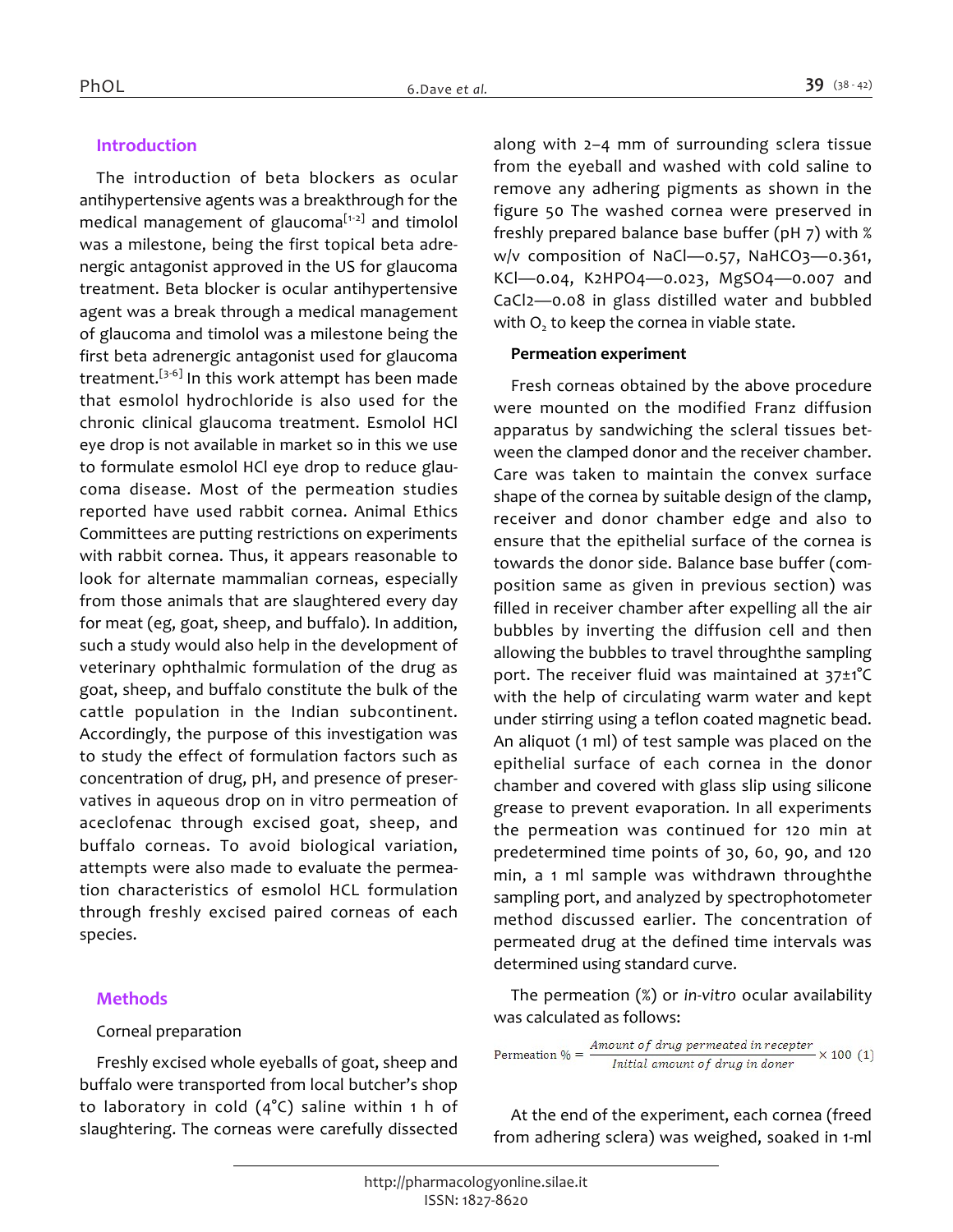*methanol, dried overnight at 90°C, and reweighed. From the difference in weights, corneal hydration was calculated. Permeation characteristics of esmolol HCl formulations were also evaluated throughfreshly excised paired goat, buffalo, and sheep corneas as showed in figure 50. Statistical calculations of esmolol HCl ophthalmic aqueous solution were done by one-way ANOVA followed by Dunnett's test. Paired t-test was used for studies with paired cornea. A P value less than .05 was considered as criterion for significance.*

### *Apparent permeability coefficient*

*Apparent permeability coefficient was also calculated using the following equation*

$$
Papp = \frac{\Delta Q}{\Delta t} \cdot \frac{1}{A. C0.60}
$$

*Where,*  $\Delta t$  *(ug/min) is the flux across the corneal tissue. A is the area of diffusion (cm<sup>2</sup> ) is the initial concentration of drug in donor compartment, and 60 is taken as the factor to convert minute into second. The flux across the cornea was obtained from the slope of the regression line obtained from the linear part of the curve between the amount permeated (Q) Vs time (t) plot.[7-10]*

## *Preparation of test solutions of esmolol HCl ophthalmic solution of increasing concentration of pH 7.2*

# *Esmolol HCl ophthalmic solution of different concentarion at pH 7.2*

*Required amount of esmolol was dissolved in sufficient isotonic phosphate buffer, pH of the solution was adjusted to 7.2 using 0.1N NaOH or 0.1N HCl, and final volume was made up to 100 ml with distilled water, to have solutions of 0.1, 0.2, 0.3, 0.4, and 0.5% (w/v) concentrations. All the prepared solution were filtered and packed in glass vials and sealed and these eye drop container were sterilized by autoclave at 121ºC for 15 min.*

### *Formulation of esmolol HCl ophthalmic solutions 0.5 % w/v, pH 7.2 containing preservative.*

*The drug esmolol (0.5g) was dissolved in 100 ml of isotonic phosphate buffer, pH 7.2 containing either benzalkonium chloride (BAC 0.01% w/v), or phenyl mercuric nitrate (PMN 0.001%w/v), or benzyl alcohol (BA 0. 5%v/v), etc were prepared and the final volume of each solution was made up to 100 ml with distilled water. All the prepared solution were filtered and packed in glass vials and sealed and these eye drop container were sterilized by autoclave at 121ºC for 15 min.*



Goat Cornea **Sheep Cornea Buffalo Cornea** *Figure 1 Freshly excised paired corneas of each species*

## *Results*

*The permeation data of esmolol HCl from ophthalmic solutions of increasing concentrations throughexcised goat, sheep, and buffalo corneas are shown in table 1. The data revealed an increase in the concentration of esmolol HCl from 0.1 to 0.5% increases in the amount of drug permeated at particular pH. It is worth mentioning that through an increase in permeaton was observed with incremental concentration of drug but at the same time there was a decrease in percentage permeation. The apparent permeability coefficient was found to be more in goat cornea compared with sheep and buffalo cornea for all concentration of esmolol HCl eye drop 0.1% to 0.5%.*

*The effects of different preservatives on permeation of esmolol HCl ophthalmic aqueous solution throughexcised goat, sheep and buffalo corneas are shown in tables 2. The study showed that in all the three corneas esmolol HCl ophthalmic aqueous solution, 0.5% (pH 7.2) containing benzalkonium*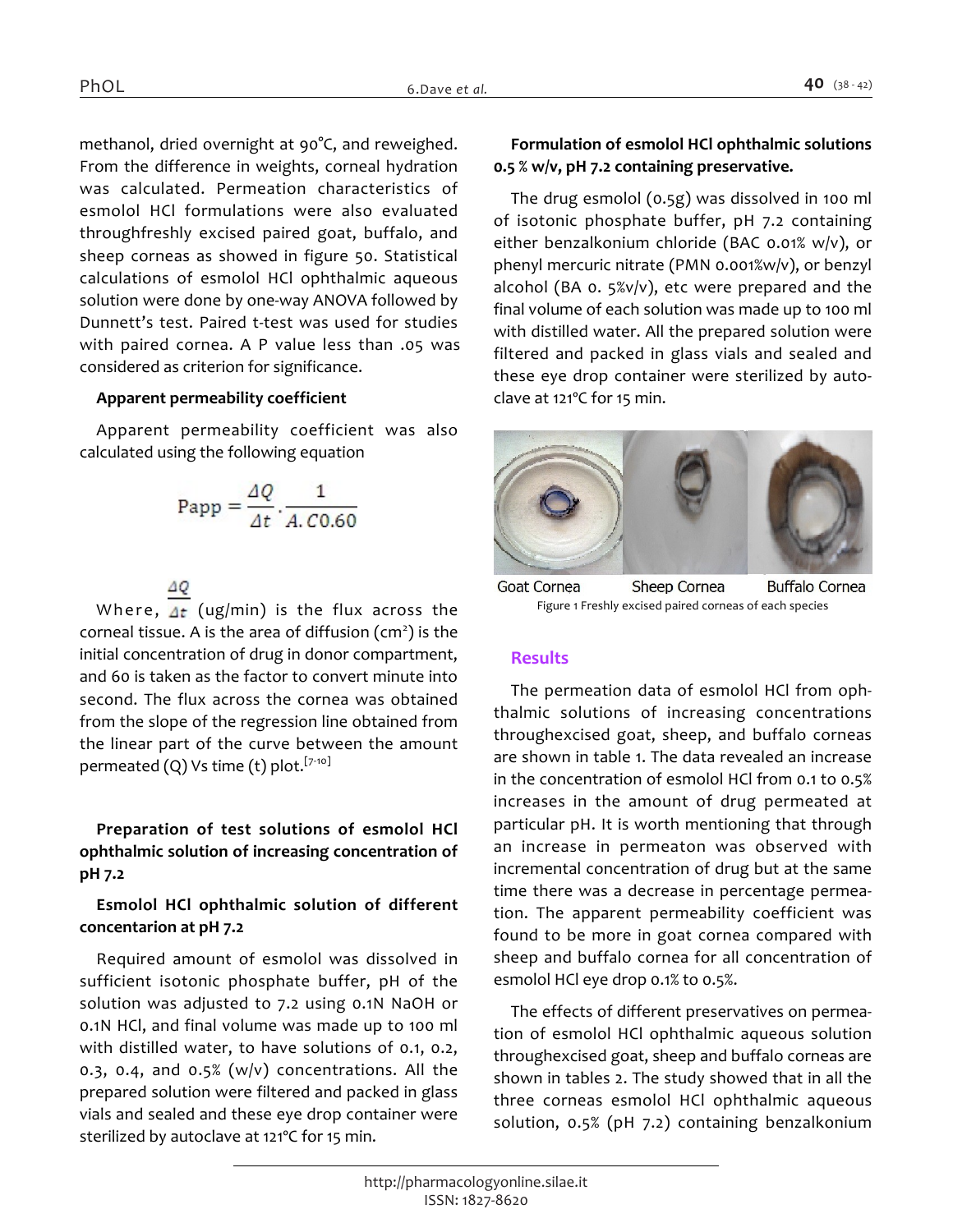*chloride as preservative produced significantly (P<.05) higher permeation, compared with control formulation containing no preservative.The highest percentage permeation of 72 %, 44 % and 30 % was obtained throughgoat, sheep and buffalo corneas for the formulations containing benzalkonium chloride and 65 %, 38 % and 25 % in case of formulations containing combination of methyl paraben and propyleparaben. In contrast to this control formulation containing no preservative percentage permeation showed an permeation of 28 % (goat), 18% (sheep) and 12 % (buffalo). Similarly, formulation containing benzyl alcohol showed marginal increase in permeation, while those with phenyl mercuric acetate and thiomersal, did not have any effect on permeation. It is evedent from result that use of benzalkonium chloride, a cationic surfactant, showed a significant increase in permeation. Combined presence of methyl paraben and propylparaben / benzalkonium chloride in the formulation, however, provided maximum permeation of the drug throughall the corneas. The increased permeation with formulation contaning benzalkonium chloride appears to be caused by emulsification of corneal epithelium and increased the solubility of esmolol HCl The corneal hydration of esmolol HCl eye drop throughgoat, sheep and buffalo corneas was found to be 75.5% to 77.9 % respectively. The combination of BAC and EDTA has also been reported to increase the permeation of moxifloxacin through excised goat, sheep, and buffalo corneas. [11-13] An attempt was also made to check permeation of optimized formulation containing benzalkonium chloride, control formulation (without benzalkonium chloride) and marketed cardioselective eye drop betoptic S (betaxolol HCl) throughpaired corneas of goat, sheep, and buffalo.By paired cornea we mean that from a single animal, one cornea was treated with optimized formulation containing benzalkonium chloride while the other cornea was treated with control formulation containing no additive. This procedure was adopted to minimize biological variation.*

*The permeation results of the ophthalmic aqueous drop optimized formulation containing* 

*BAC,control formulation (without BAC) and marketed cardioselective eye drop betoptic S (betaxolol HCl) throughpaired corneas of goat, sheep, and buffalo and the results are shown in table 3. The results indicate that formulation containing esmolol HCl with BAC increased the permeation of esmolol throughall the mammalian corneas compared with the control formulation, but in case of marketed cardioselective eye drop betoptic S (betaxolol HCl) our optimized formulation showed the near bit same result as showed in (figure 2). The thickness of the corneas was also observed as shown in the table 3. The thickness of goat, sheep and buffalo cornea were found to be 0.68±0.0003mm, 0.86±0.0003mm and 1.12±0.0006mm respectively.*



*Figure 2 Transcorneal permeation characteristic of cardio selective control, optimized and marketed formulation (betaxlol HCl) betoptic® s through excised goat, sheep, and buffalo corneas*

#### *Acknowledgments*

*The authors are grateful to Prof. Aditya Shastri, H'norable V.C., Banasthali University, Rajasthan.*

#### *References*

- *1. Phillips CI, Letter: Beta-blockers in the treatment of chronic simple glaucoma. Br Med J 1976; Mar 6; 1:584-584.*
- *2. Elliot MJ, Cullen PM, Phillips CI. Ocular hypotensive effect of atenolol (Tenormin, I.C.I.). A new beta-adrenergic blocker. Br J Ophthalmol 1975; 6:296-300.*
- *3. Sasaki H, Ichikawa M, Kawakami S, Yamamura K, Mukai T, Nishida K, Nakamura J. In-situ ocular absorption of ophthalmic beta-blockers through ocular membranes in albino rabbits. J. Pharm. Pharmacol 1997; 49: 140-144.*
- *4. Kawakami S, Nishida K, Mukai T, Yamamura K, Sasaki H. Ocular absorption behavior of palmitoyl tilisolol, an amphiphilic prodrug of tilisolol, for ocular drug delivery. J. Pharm. Sci 2001; 12: 113-120.*
- *5. Ghate D, Edelhauser HF. Ocular drug delivery. Expert Opin.*